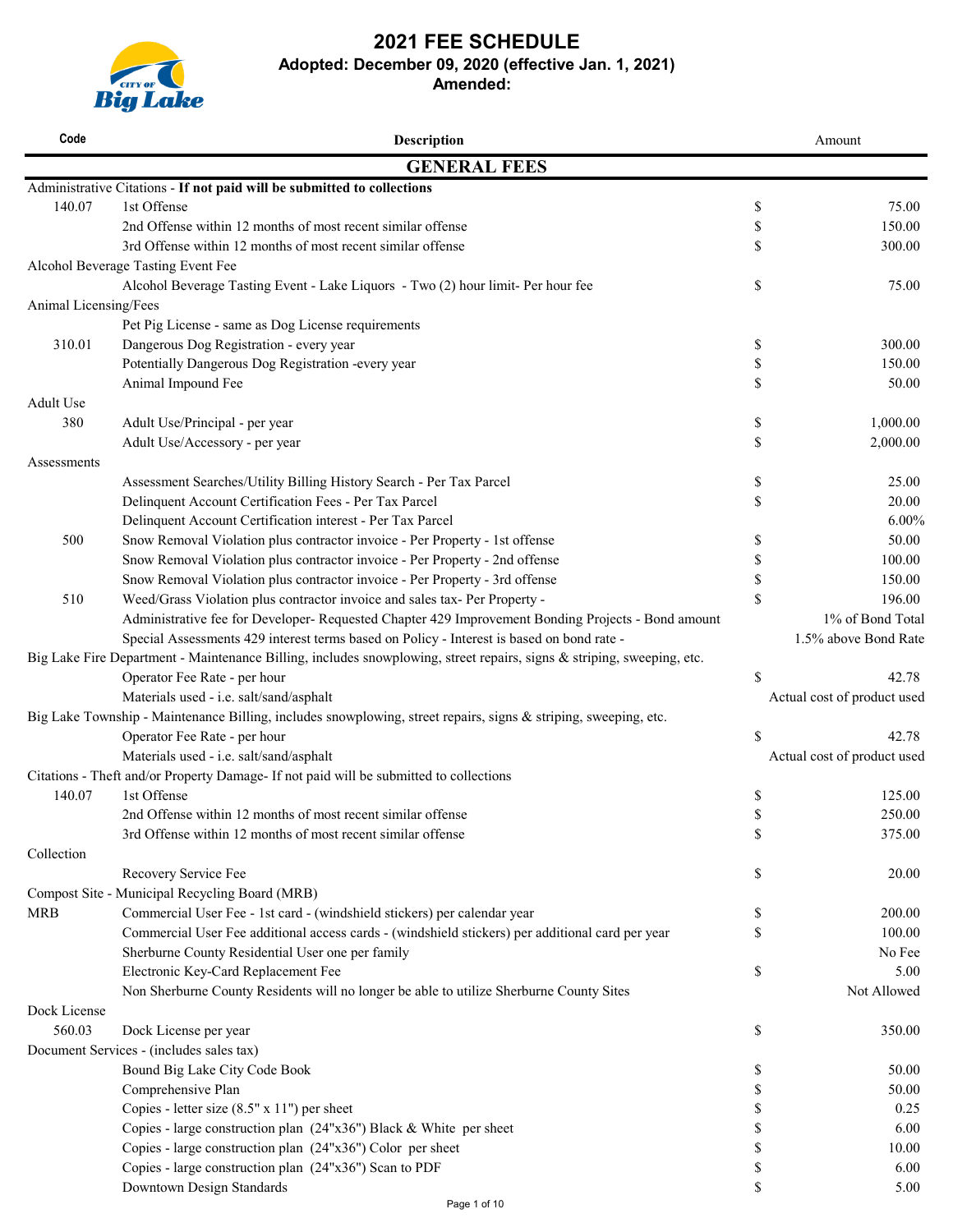

| Code                        | <b>Description</b>                                                                                                                | Amount       |
|-----------------------------|-----------------------------------------------------------------------------------------------------------------------------------|--------------|
|                             | Map - Plat 11" x 14"                                                                                                              | \$<br>1.00   |
|                             | Park Plan                                                                                                                         | \$<br>15.00  |
|                             | Emergency Access Key Box - Police                                                                                                 |              |
|                             | Blue Box Fee Box - Multi-units for police building emergency access                                                               | \$<br>160.00 |
|                             | Blue Box Fee Box - Residential home request for police emergency access                                                           | \$<br>150.00 |
| <b>Events Permits</b>       |                                                                                                                                   |              |
|                             | Event Permits/Temporary Use (non-profit or community events - within City Limits - waived)                                        | \$<br>25.00  |
|                             | In addition to the fee for the permit review, additional cost for police, clean up, deposit or incidental expenses may be charged |              |
|                             | False Alarm Fee - Alarm System - Police Department - At the discretion of the Police Chief                                        |              |
| 325                         | 1st violation within calendar year - waived                                                                                       | waived       |
|                             | 2nd violation within calendar year - waived                                                                                       | waived       |
|                             | 3rd violation within calendar year - waived                                                                                       | waived       |
|                             | 4th violation within calendar year                                                                                                | \$<br>50.00  |
|                             | 5th violation within calendar year                                                                                                | \$<br>100.00 |
|                             | Further violations within calendar year                                                                                           | \$<br>200.00 |
| <b>Farmers Market</b>       |                                                                                                                                   |              |
|                             | Farmers Market Application Fee - For full Summer Season                                                                           | \$<br>120.00 |
|                             | Farmers Market Application Fee - For full Winter Season                                                                           | \$<br>60.00  |
|                             | Farmers Market Application Fee - Business/Organization -fundraising for Nonprofit - per year                                      | \$<br>50.00  |
|                             | Farmers Market Application Fee - per week                                                                                         | \$<br>10.00  |
|                             | Farmer Market Bags - Per Bag (includes sales tax)                                                                                 | \$<br>2.00   |
|                             | Farmers Market Application Fee Refunded                                                                                           | \$<br>5.00   |
| Fire Box                    |                                                                                                                                   |              |
|                             | Fire box purchased                                                                                                                | \$<br>165.00 |
|                             | Fire Inspections Placeholder if service is approved                                                                               |              |
|                             | Business Fire Inspections - per business                                                                                          | \$<br>50.00  |
|                             | Single Family Rental Fire Inspections - per home                                                                                  | \$<br>65.00  |
| Fireworks                   |                                                                                                                                   |              |
| 396                         | Fireworks permit application fee                                                                                                  | \$<br>25.00  |
| Franchise Fee - Utilities   |                                                                                                                                   |              |
|                             | Residential - Per Account Per Month                                                                                               | \$<br>4.00   |
|                             | Commercial - Per Account Per Month                                                                                                | \$<br>8.00   |
| Food Unit Vendors - Mobile  |                                                                                                                                   |              |
| 321                         | Annual Fee - expires January 1st of each year                                                                                     | \$<br>200.00 |
|                             | 1 to 4 Day Permit (days do not need to be concurrent)                                                                             | \$<br>50.00  |
|                             | 5 to 10 Day Permit (days do not need to be concurrent)                                                                            | \$<br>100.00 |
| Gambling                    |                                                                                                                                   |              |
| 370.05                      | Investigation Fee - Lawful Gambling application                                                                                   | \$<br>100.00 |
| Garden Plot                 |                                                                                                                                   |              |
|                             | Garden Plot Fee - per year                                                                                                        | \$<br>30.00  |
| <b>Hunting Permits</b>      |                                                                                                                                   |              |
| 530.01.4                    | Hunting on Privately Owned Property Permit                                                                                        | waived       |
| Junked Autos                |                                                                                                                                   |              |
| 340.02                      | Special Use Permit - Junked Autos - 6 month                                                                                       | \$<br>75.00  |
|                             | One time 3 month extension                                                                                                        | \$<br>125.00 |
| Lakeside Park Vendor Permit |                                                                                                                                   |              |
|                             | Lakeside Park Vendor Permit - per day                                                                                             | \$<br>20.00  |
|                             | In addition to Lakeside Park Vendor Permit will also need Food Unit Vendor - Mobile Permit)                                       |              |
|                             | Lakeside Park Vendor Electricity - per day (plus vendor permit)                                                                   | \$<br>20.00  |
|                             | Lake Mitchell Launch Access Keys -for City of Big Lake Residents only -                                                           |              |
|                             | City of Big Lake Residents only - per key                                                                                         | \$<br>20.00  |
|                             | Replacement key                                                                                                                   | \$<br>20.00  |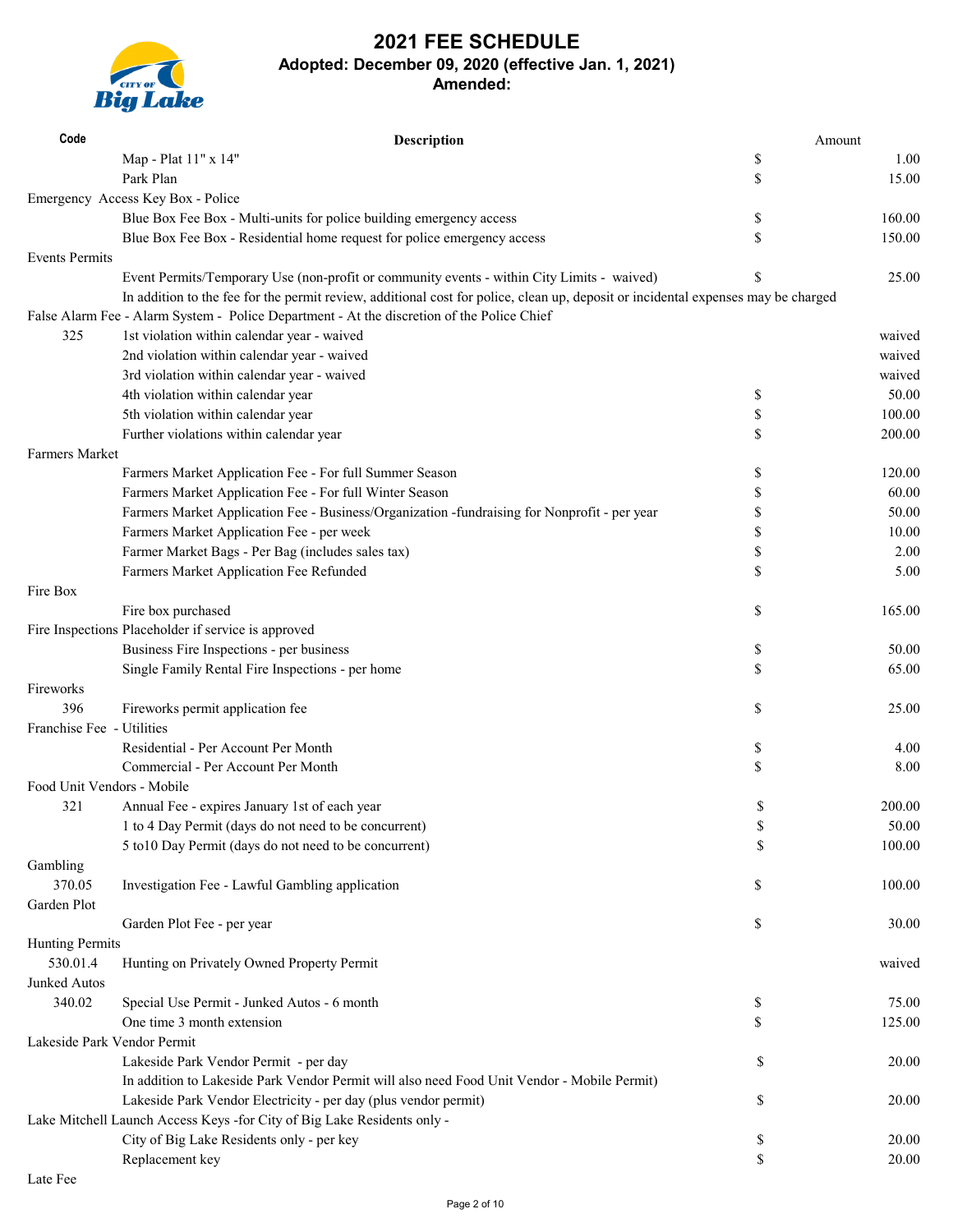

| Code            | Description                                                                          | Amount         |
|-----------------|--------------------------------------------------------------------------------------|----------------|
|                 | Late Payment Fee for non utility billing - Per Month                                 | 1.50%          |
| Liquor Licenses |                                                                                      |                |
| 400.04          | Liquor License - per year                                                            | \$<br>4,000.00 |
|                 | Wine License - per year                                                              | \$<br>500.00   |
|                 | Sunday License - per year                                                            | \$<br>200.00   |
|                 | Brewpub License - per year                                                           | \$<br>500.00   |
|                 | Brewpub Off-Sale License - per year                                                  | \$<br>100.00   |
|                 | Temporary License - per event                                                        | \$<br>25.00    |
|                 | Temporary License - per event - Club or Non-Profit License requests                  | waived         |
| 420.01          | Beer License (3.2%) - per year                                                       | \$<br>75.00    |
|                 | Taproom License - per year                                                           | \$<br>500.00   |
|                 | Small Brewer Off-Sale License - per year                                             | \$<br>100.00   |
|                 | Liquor Licenses Investigation Fee-New Liquor License Application                     |                |
| 400.04          | Liquor License                                                                       | 1,000.00       |
|                 |                                                                                      | \$<br>500.00   |
|                 | Brewpub, Taproom, Small Brewer License                                               | \$             |
|                 | Wine License                                                                         | \$<br>500.00   |
| 420.05          | Beer - (3.2%) Malt Liquor                                                            | \$<br>100.00   |
| Massage License |                                                                                      |                |
| 390             | Therapeutic Massage License Application & 1st year                                   | \$<br>100.00   |
|                 | Therapeutic Massage License after 1st year                                           | \$<br>75.00    |
| Park Shelter    |                                                                                      |                |
|                 | Park Shelter Rental fee - per day - NON REFUNDABLE                                   | \$<br>30.00    |
|                 | Parking Fines - if not paid in 30 days will be submitted to collections              |                |
| 620.12          | Improper parking                                                                     | \$<br>25.00    |
|                 | Improper parking - original ticket not paid within 14 days                           | \$<br>50.00    |
|                 | Prohibited parking                                                                   | \$<br>25.00    |
|                 | Prohibited parking - original ticket not paid within 14 days                         | \$<br>50.00    |
|                 | Fire Lane parking                                                                    | \$<br>25.00    |
|                 | Fire Lane parking - original ticket not paid within 14 days                          | \$<br>50.00    |
|                 | Snow Removal parking                                                                 | \$<br>50.00    |
|                 | Snow Removal parking - original ticket not paid within 14 days                       | \$<br>100.00   |
|                 | Fire Hydrant parking                                                                 | \$<br>50.00    |
|                 | Fire Hydrant parking - original ticket not paid within 14 days                       | \$<br>100.00   |
|                 | No Parking (12:01 to 8:00am 11/01 to 4/15)                                           | \$<br>50.00    |
|                 | No Parking (12:01 to 8:00am 11/01 to 4/15) - original ticket not paid within 14 days | \$<br>100.00   |
|                 | Handicapped parking                                                                  | \$<br>200.00   |
|                 | Handicapped parking - original ticket not paid within 14 days                        | \$<br>400.00   |
|                 | Parking Passes - includes sales tax                                                  |                |
|                 | Seasonal Resident - Vehicle only - May through October (zip code is 55309)           | \$<br>10.00    |
|                 | Seasonal Resident - Vehicle & Trailer - May through October (zip code is 55309)      | \$<br>20.00    |
|                 | Resident - Mitchell Boat Launch - Pass with Key -                                    | \$<br>20.00    |
|                 | Resident - Mitchell Boat Launch - Replacement Key                                    | \$<br>20.00    |
|                 | Seasonal Non-Resident - Vehicle only - May through October -                         | \$<br>30.00    |
|                 | Seasonal Non-Resident - Vehicle & Trailer - May through October                      | \$<br>60.00    |
|                 | Farmers Market - Wednesdays - May through September                                  | waived         |
|                 | Music in the Park - Thursdays - June through August                                  | waived         |
|                 | Daily Pass Vehicle only - May through October                                        | \$<br>5.00     |
|                 | Vehicle & Trailer May through October                                                | \$<br>20.00    |
|                 | Peddler/Transient Merchant Permits                                                   |                |
| 320.03          | Peddler/Transient Merchant application                                               | \$<br>25.00    |
|                 | Peddler/Transient Merchant Permits - per day/per person                              | \$<br>10.00    |
|                 | (No fee is required for Solicitor Registrations)                                     |                |
|                 | "No Soliciting" window clings - includes sales tax                                   | \$<br>3.00     |
|                 |                                                                                      |                |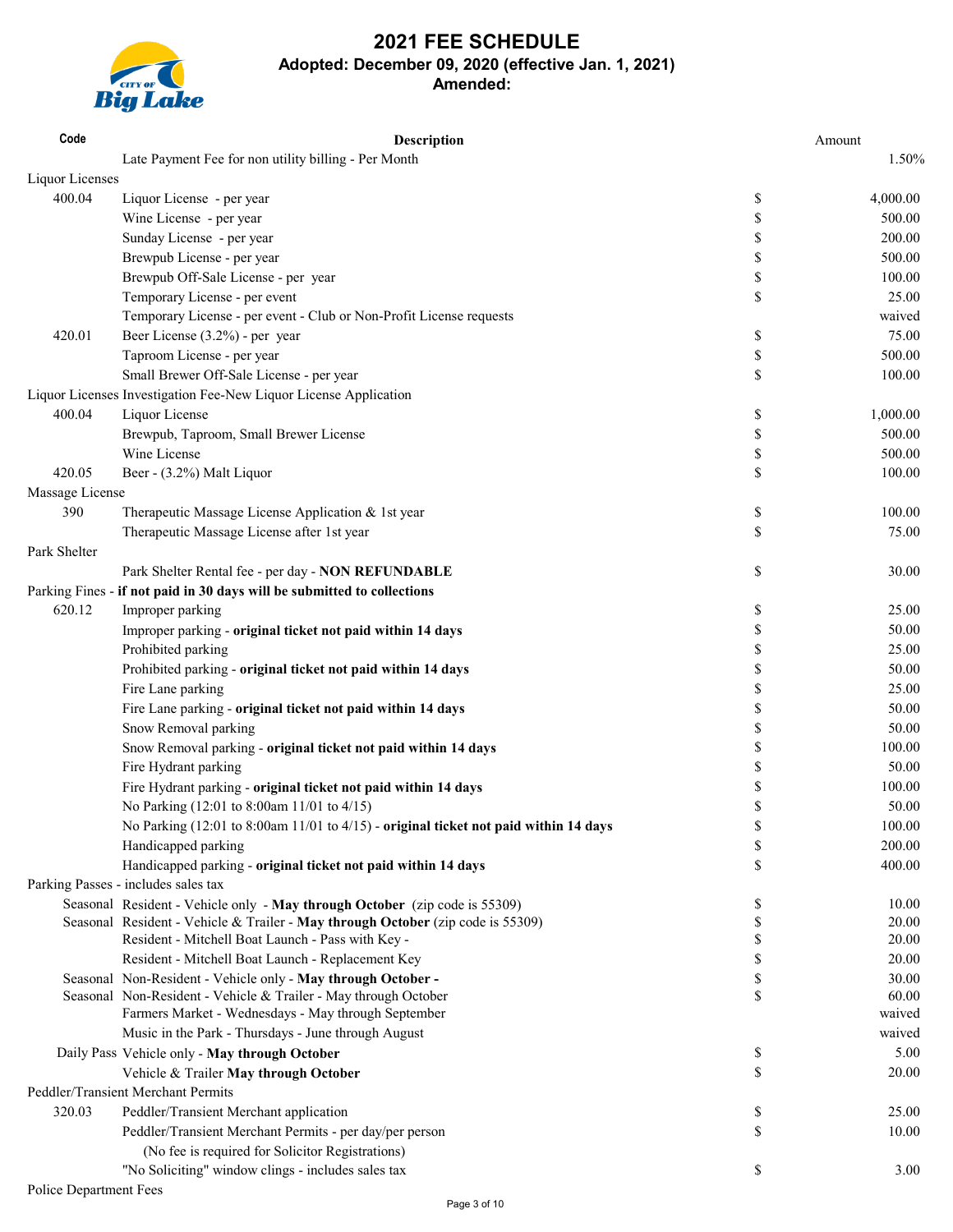# **2021 FEE SCHEDULE**



| Code                        | <b>Description</b>                                                                                                                                               |                           | Amount                  |
|-----------------------------|------------------------------------------------------------------------------------------------------------------------------------------------------------------|---------------------------|-------------------------|
|                             | Police Reports/Copies (includes sales tax)- Non Subject of Police Data up to 100 pages - Per Page                                                                | $\$$                      | 0.25                    |
|                             | Police Reports/Copies (includes sales tax)- Non Subject of Police Data 101 pages or more                                                                         |                           | Actual cost             |
|                             | Police Reports/Copies - Data requested by crime victim/subject of data                                                                                           |                           | waived                  |
|                             | Police Squad - Per Hour                                                                                                                                          | \$                        | 35.00                   |
|                             | Fingerprinting (free for adoptions)                                                                                                                              | \$                        | 25.00                   |
|                             | Photo CD (includes sales tax) - Per Copy                                                                                                                         | \$                        | 15.00                   |
|                             | Electronic Case File Data (includes sales tax) - Per Copy                                                                                                        | \$                        | 35.00                   |
|                             | Impound Release Fee                                                                                                                                              | \$                        | 50.00                   |
|                             | Police Lift Assist - Police Department - At the discretion of the Police Chief                                                                                   |                           |                         |
|                             | 1st call                                                                                                                                                         |                           | waived                  |
|                             | 2nd call                                                                                                                                                         | \$                        | 250.00                  |
|                             | 3rd and beyond call                                                                                                                                              | \$                        | 500.00                  |
|                             | Police Yard Signs for Sale - includes sales tax NO LONGER AVAILABLE                                                                                              | \$                        | 10.00                   |
|                             | Property Violations - also see Assessments                                                                                                                       |                           |                         |
|                             | Snow Removal Violations plus contractor invoice - Per Property                                                                                                   | \$                        | 163.00                  |
|                             | Weed/Grass Violation plus contractor invoice - Per Property                                                                                                      | $\boldsymbol{\mathsf{S}}$ | 196.00                  |
| Revolving Loan              |                                                                                                                                                                  |                           |                         |
|                             | Revolving Loan Application Fee - EDA                                                                                                                             |                           | 1% of loan              |
| Rental Housing Registration |                                                                                                                                                                  |                           |                         |
| 910.07                      | Single Family units                                                                                                                                              | \$                        | 50.00                   |
|                             | Duplex units                                                                                                                                                     | \$                        | 80.00                   |
|                             | Multifamily building containing three (3) dwelling units                                                                                                         | \$                        | 320.00                  |
|                             | Multifamily dwelling units additional charge/ unit after original three (3) units                                                                                | \$                        | 13.00                   |
|                             | Re-inspection fee - see staff billing rates                                                                                                                      |                           | Staff billing rates     |
| Return Check                |                                                                                                                                                                  |                           |                         |
|                             | Return check fee                                                                                                                                                 | \$                        | 30.00                   |
| Right of Way                |                                                                                                                                                                  |                           |                         |
| 1400.1                      | Right of Way Permit Fee                                                                                                                                          | \$                        | 150.00                  |
| Room Rentals                |                                                                                                                                                                  |                           |                         |
|                             | Meeting Room Use - (on a case by case basis)                                                                                                                     |                           | Actual cost             |
|                             | ** part of agrmt Big Lake Community Room (790 Minnesota Ave) for-profit community businesses - per hour                                                          | \$<br>\$                  | 50.00<br>75.00          |
|                             | Big Lake Community Room (790 Minnesota Ave) non-community groups - per hour<br>Big Lake Community Room (790 Minnesota Ave) Big Lake non-profit groups - per hour |                           |                         |
|                             |                                                                                                                                                                  |                           | waived                  |
| Signs                       | Permanent Sign Permit - Including Wall Mount and Pylon (could include multi-signs) - each permit                                                                 |                           | 100.00                  |
| 1300                        | Temporary Sign Permit- days allowed based on code - (plus escrow listed below) -each permit                                                                      | \$<br>\$                  | 50.00                   |
|                             | *** One fee waiver allowed for all City of Big Lake non-profit events                                                                                            |                           |                         |
|                             | Temporary Sign Fee - Escrow                                                                                                                                      | \$                        | 100.00                  |
|                             | Sign Code Violation - Per Offense                                                                                                                                | \$                        | 50.00                   |
|                             | <b>Small Wireless Facility Permit - place holder</b>                                                                                                             |                           |                         |
|                             | 1400.11 Small Wireless Facility Permit                                                                                                                           |                           | amount to be determined |
| Snow Removal Violation      |                                                                                                                                                                  |                           |                         |
| 500                         | Snow Removal Violation plus contractor invoice - Per Property - 1st offense                                                                                      | \$                        | 50.00                   |
|                             | Snow Removal Violation plus contractor invoice - Per Property - 2nd offense                                                                                      | \$                        | 100.00                  |
|                             | Snow Removal Violation plus contractor invoice - Per Property - 3rd offense                                                                                      | \$                        | 150.00                  |
|                             | Special Vehicle Permit - place holder                                                                                                                            |                           |                         |
|                             | Special Vehicle Permit                                                                                                                                           | \$                        |                         |
|                             | Staff/Equipment Billing Rates (staff time includes hourly fringe plus overhead cost)                                                                             |                           |                         |
|                             | Accounting Clerk                                                                                                                                                 | \$                        | 55.00                   |
|                             | Building & Inspections                                                                                                                                           | \$                        | 75.00                   |
|                             | City Administrator                                                                                                                                               | \$                        | 120.00                  |
|                             | City Clerk                                                                                                                                                       | \$                        | 65.00                   |
|                             | Clerical/Support                                                                                                                                                 | \$                        | 55.00                   |
|                             |                                                                                                                                                                  |                           |                         |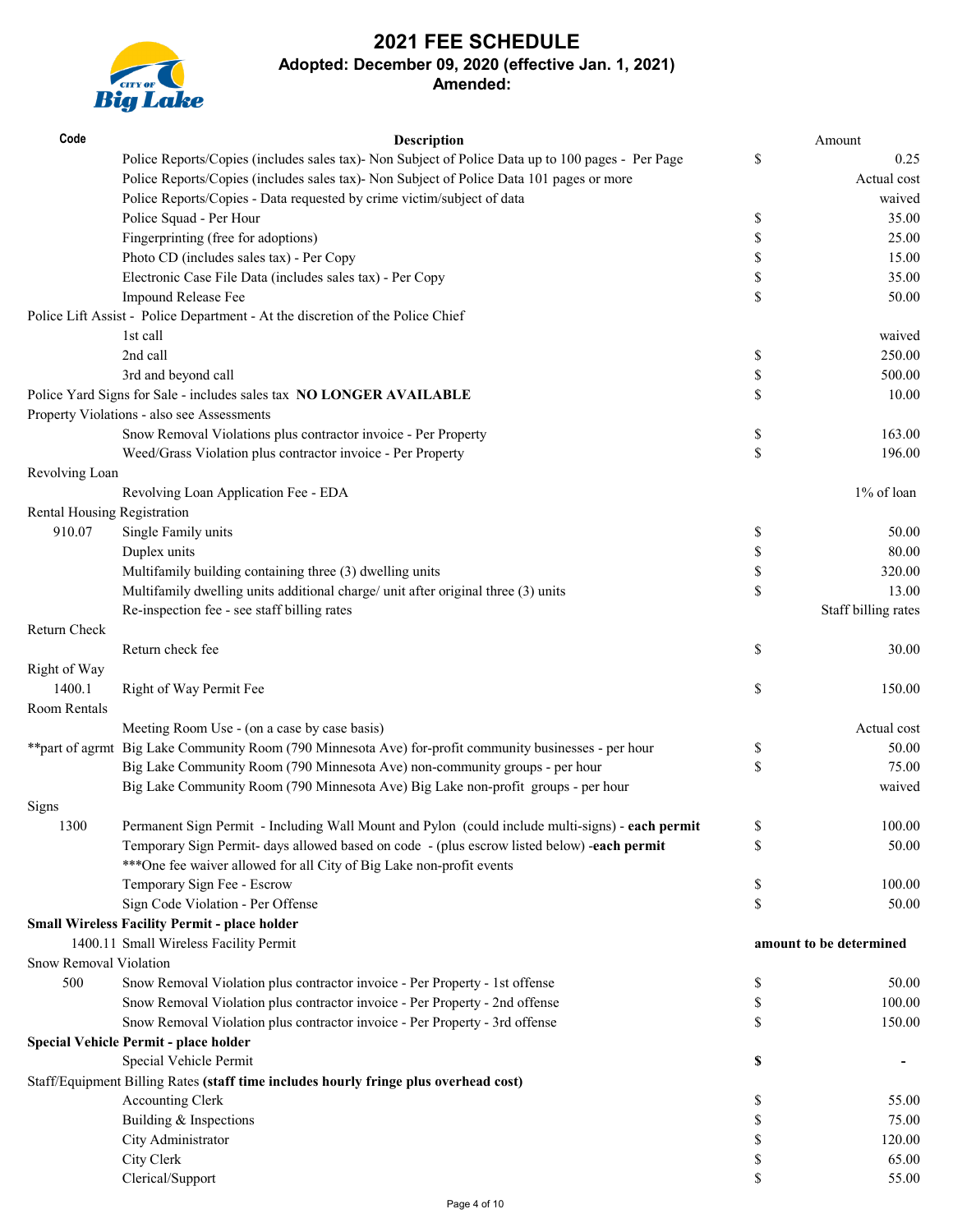

| Community Development Director<br>\$<br>105.00<br>Finance Director<br>\$<br>105.00<br>City Engineer<br>\$<br>115.00<br>City Planner<br>\$<br>65.00<br><b>Consultant Planner</b><br>$\mathbb{S}% _{t}\left( t\right) \equiv\mathbb{S}_{t}\left( t\right)$<br>75.00<br>Liquor Store Manager<br>\$<br>75.00<br><b>Police Department Staff</b><br>\$<br>120.00<br>Police Investigator<br>$\mathbb{S}% _{t}\left( t\right) \equiv\mathbb{S}_{t}\left( t\right)$<br>Police Deputy Chief<br>140.00<br>Police Officer<br>\$<br>110.00<br>Police Chief<br>\$<br>190.00<br><b>Public Work Staff</b><br>Maintenance<br>\$<br>80.00<br>Fleet Mechanic<br>$\mathbb{S}% _{t}\left( t\right) \equiv\mathbb{S}_{t}\left( t\right)$<br>90.00<br>$\mathbb{S}% _{t}\left( t\right) \equiv\mathbb{S}_{t}\left( t\right)$<br>Foreman<br>105.00<br>\$<br>Director<br>110.00<br>Equipment charge - per hour<br>\$<br>36.00<br>Air Compressor<br>Bucket Truck - NEW 2017<br>\$<br>120.50<br>Chain Saw<br>\$<br>29.50<br>\$<br>Dump Truck<br>Holder - NEW 2017<br>\$<br>65.00<br>\$<br>Hydrant Meter -Per Month<br>50.00<br>Jet Rodder<br>\$<br>45.50<br>Jet/Vac<br>\$<br>211.00<br>Lawn Mower<br>\$<br>36.00<br>Loader<br>\$<br>120.50<br>Patrol Vehicle<br>\$<br>25.00<br>Pickup Truck<br>36.00<br>\$<br>Skid Steer<br>\$<br>65.00<br><b>Small Tools Miscellaneous</b><br>\$<br>7.00<br>\$<br><b>Street Sweeper</b><br>42.00<br>Tandem Dump Truck<br>\$<br>120.50<br>\$<br>65.00<br>Tractor<br>Trailer<br>\$<br>45.50<br>Up-Armor Vehicle<br>120.00<br>\$<br>UAV/Robot<br>\$<br>25.00<br>Weed Whip<br>\$<br>29.00<br>Equipment charge - per day<br>Tapping Machine<br>66.00<br>\$<br>Tapping Machine Tap<br>\$<br>28.00<br>Sign Rental<br>\$<br>4.50<br><b>Street Excavation</b><br><b>Street Excavation Permit Fee</b><br>710.01<br>\$<br>223.00<br>Street Excavation Permit Escrow - As determined by city engineer<br><b>Street Light</b><br>830<br>Street Light Utility System Fee Residential Unit - Per Month<br>3.00<br>\$<br>Street Light Utility System Fee Non -Residential Unit - Per Front Footage/Month<br>\$<br>0.042<br>Tobacco License | Code         | Description | Amount |  |
|---------------------------------------------------------------------------------------------------------------------------------------------------------------------------------------------------------------------------------------------------------------------------------------------------------------------------------------------------------------------------------------------------------------------------------------------------------------------------------------------------------------------------------------------------------------------------------------------------------------------------------------------------------------------------------------------------------------------------------------------------------------------------------------------------------------------------------------------------------------------------------------------------------------------------------------------------------------------------------------------------------------------------------------------------------------------------------------------------------------------------------------------------------------------------------------------------------------------------------------------------------------------------------------------------------------------------------------------------------------------------------------------------------------------------------------------------------------------------------------------------------------------------------------------------------------------------------------------------------------------------------------------------------------------------------------------------------------------------------------------------------------------------------------------------------------------------------------------------------------------------------------------------------------------------------------------------------------------------------------------------------------------------------------------------------------------------------------------------------------------------------|--------------|-------------|--------|--|
|                                                                                                                                                                                                                                                                                                                                                                                                                                                                                                                                                                                                                                                                                                                                                                                                                                                                                                                                                                                                                                                                                                                                                                                                                                                                                                                                                                                                                                                                                                                                                                                                                                                                                                                                                                                                                                                                                                                                                                                                                                                                                                                                 |              |             |        |  |
|                                                                                                                                                                                                                                                                                                                                                                                                                                                                                                                                                                                                                                                                                                                                                                                                                                                                                                                                                                                                                                                                                                                                                                                                                                                                                                                                                                                                                                                                                                                                                                                                                                                                                                                                                                                                                                                                                                                                                                                                                                                                                                                                 |              |             |        |  |
|                                                                                                                                                                                                                                                                                                                                                                                                                                                                                                                                                                                                                                                                                                                                                                                                                                                                                                                                                                                                                                                                                                                                                                                                                                                                                                                                                                                                                                                                                                                                                                                                                                                                                                                                                                                                                                                                                                                                                                                                                                                                                                                                 |              |             |        |  |
|                                                                                                                                                                                                                                                                                                                                                                                                                                                                                                                                                                                                                                                                                                                                                                                                                                                                                                                                                                                                                                                                                                                                                                                                                                                                                                                                                                                                                                                                                                                                                                                                                                                                                                                                                                                                                                                                                                                                                                                                                                                                                                                                 |              |             |        |  |
|                                                                                                                                                                                                                                                                                                                                                                                                                                                                                                                                                                                                                                                                                                                                                                                                                                                                                                                                                                                                                                                                                                                                                                                                                                                                                                                                                                                                                                                                                                                                                                                                                                                                                                                                                                                                                                                                                                                                                                                                                                                                                                                                 |              |             |        |  |
|                                                                                                                                                                                                                                                                                                                                                                                                                                                                                                                                                                                                                                                                                                                                                                                                                                                                                                                                                                                                                                                                                                                                                                                                                                                                                                                                                                                                                                                                                                                                                                                                                                                                                                                                                                                                                                                                                                                                                                                                                                                                                                                                 |              |             |        |  |
|                                                                                                                                                                                                                                                                                                                                                                                                                                                                                                                                                                                                                                                                                                                                                                                                                                                                                                                                                                                                                                                                                                                                                                                                                                                                                                                                                                                                                                                                                                                                                                                                                                                                                                                                                                                                                                                                                                                                                                                                                                                                                                                                 |              |             |        |  |
|                                                                                                                                                                                                                                                                                                                                                                                                                                                                                                                                                                                                                                                                                                                                                                                                                                                                                                                                                                                                                                                                                                                                                                                                                                                                                                                                                                                                                                                                                                                                                                                                                                                                                                                                                                                                                                                                                                                                                                                                                                                                                                                                 |              |             |        |  |
|                                                                                                                                                                                                                                                                                                                                                                                                                                                                                                                                                                                                                                                                                                                                                                                                                                                                                                                                                                                                                                                                                                                                                                                                                                                                                                                                                                                                                                                                                                                                                                                                                                                                                                                                                                                                                                                                                                                                                                                                                                                                                                                                 |              |             |        |  |
|                                                                                                                                                                                                                                                                                                                                                                                                                                                                                                                                                                                                                                                                                                                                                                                                                                                                                                                                                                                                                                                                                                                                                                                                                                                                                                                                                                                                                                                                                                                                                                                                                                                                                                                                                                                                                                                                                                                                                                                                                                                                                                                                 |              |             |        |  |
|                                                                                                                                                                                                                                                                                                                                                                                                                                                                                                                                                                                                                                                                                                                                                                                                                                                                                                                                                                                                                                                                                                                                                                                                                                                                                                                                                                                                                                                                                                                                                                                                                                                                                                                                                                                                                                                                                                                                                                                                                                                                                                                                 |              |             |        |  |
|                                                                                                                                                                                                                                                                                                                                                                                                                                                                                                                                                                                                                                                                                                                                                                                                                                                                                                                                                                                                                                                                                                                                                                                                                                                                                                                                                                                                                                                                                                                                                                                                                                                                                                                                                                                                                                                                                                                                                                                                                                                                                                                                 |              |             |        |  |
|                                                                                                                                                                                                                                                                                                                                                                                                                                                                                                                                                                                                                                                                                                                                                                                                                                                                                                                                                                                                                                                                                                                                                                                                                                                                                                                                                                                                                                                                                                                                                                                                                                                                                                                                                                                                                                                                                                                                                                                                                                                                                                                                 |              |             |        |  |
|                                                                                                                                                                                                                                                                                                                                                                                                                                                                                                                                                                                                                                                                                                                                                                                                                                                                                                                                                                                                                                                                                                                                                                                                                                                                                                                                                                                                                                                                                                                                                                                                                                                                                                                                                                                                                                                                                                                                                                                                                                                                                                                                 |              |             |        |  |
|                                                                                                                                                                                                                                                                                                                                                                                                                                                                                                                                                                                                                                                                                                                                                                                                                                                                                                                                                                                                                                                                                                                                                                                                                                                                                                                                                                                                                                                                                                                                                                                                                                                                                                                                                                                                                                                                                                                                                                                                                                                                                                                                 |              |             |        |  |
| 64.50                                                                                                                                                                                                                                                                                                                                                                                                                                                                                                                                                                                                                                                                                                                                                                                                                                                                                                                                                                                                                                                                                                                                                                                                                                                                                                                                                                                                                                                                                                                                                                                                                                                                                                                                                                                                                                                                                                                                                                                                                                                                                                                           |              |             |        |  |
|                                                                                                                                                                                                                                                                                                                                                                                                                                                                                                                                                                                                                                                                                                                                                                                                                                                                                                                                                                                                                                                                                                                                                                                                                                                                                                                                                                                                                                                                                                                                                                                                                                                                                                                                                                                                                                                                                                                                                                                                                                                                                                                                 |              |             |        |  |
|                                                                                                                                                                                                                                                                                                                                                                                                                                                                                                                                                                                                                                                                                                                                                                                                                                                                                                                                                                                                                                                                                                                                                                                                                                                                                                                                                                                                                                                                                                                                                                                                                                                                                                                                                                                                                                                                                                                                                                                                                                                                                                                                 |              |             |        |  |
|                                                                                                                                                                                                                                                                                                                                                                                                                                                                                                                                                                                                                                                                                                                                                                                                                                                                                                                                                                                                                                                                                                                                                                                                                                                                                                                                                                                                                                                                                                                                                                                                                                                                                                                                                                                                                                                                                                                                                                                                                                                                                                                                 |              |             |        |  |
|                                                                                                                                                                                                                                                                                                                                                                                                                                                                                                                                                                                                                                                                                                                                                                                                                                                                                                                                                                                                                                                                                                                                                                                                                                                                                                                                                                                                                                                                                                                                                                                                                                                                                                                                                                                                                                                                                                                                                                                                                                                                                                                                 |              |             |        |  |
|                                                                                                                                                                                                                                                                                                                                                                                                                                                                                                                                                                                                                                                                                                                                                                                                                                                                                                                                                                                                                                                                                                                                                                                                                                                                                                                                                                                                                                                                                                                                                                                                                                                                                                                                                                                                                                                                                                                                                                                                                                                                                                                                 |              |             |        |  |
|                                                                                                                                                                                                                                                                                                                                                                                                                                                                                                                                                                                                                                                                                                                                                                                                                                                                                                                                                                                                                                                                                                                                                                                                                                                                                                                                                                                                                                                                                                                                                                                                                                                                                                                                                                                                                                                                                                                                                                                                                                                                                                                                 |              |             |        |  |
|                                                                                                                                                                                                                                                                                                                                                                                                                                                                                                                                                                                                                                                                                                                                                                                                                                                                                                                                                                                                                                                                                                                                                                                                                                                                                                                                                                                                                                                                                                                                                                                                                                                                                                                                                                                                                                                                                                                                                                                                                                                                                                                                 |              |             |        |  |
|                                                                                                                                                                                                                                                                                                                                                                                                                                                                                                                                                                                                                                                                                                                                                                                                                                                                                                                                                                                                                                                                                                                                                                                                                                                                                                                                                                                                                                                                                                                                                                                                                                                                                                                                                                                                                                                                                                                                                                                                                                                                                                                                 |              |             |        |  |
|                                                                                                                                                                                                                                                                                                                                                                                                                                                                                                                                                                                                                                                                                                                                                                                                                                                                                                                                                                                                                                                                                                                                                                                                                                                                                                                                                                                                                                                                                                                                                                                                                                                                                                                                                                                                                                                                                                                                                                                                                                                                                                                                 |              |             |        |  |
|                                                                                                                                                                                                                                                                                                                                                                                                                                                                                                                                                                                                                                                                                                                                                                                                                                                                                                                                                                                                                                                                                                                                                                                                                                                                                                                                                                                                                                                                                                                                                                                                                                                                                                                                                                                                                                                                                                                                                                                                                                                                                                                                 |              |             |        |  |
|                                                                                                                                                                                                                                                                                                                                                                                                                                                                                                                                                                                                                                                                                                                                                                                                                                                                                                                                                                                                                                                                                                                                                                                                                                                                                                                                                                                                                                                                                                                                                                                                                                                                                                                                                                                                                                                                                                                                                                                                                                                                                                                                 |              |             |        |  |
|                                                                                                                                                                                                                                                                                                                                                                                                                                                                                                                                                                                                                                                                                                                                                                                                                                                                                                                                                                                                                                                                                                                                                                                                                                                                                                                                                                                                                                                                                                                                                                                                                                                                                                                                                                                                                                                                                                                                                                                                                                                                                                                                 |              |             |        |  |
|                                                                                                                                                                                                                                                                                                                                                                                                                                                                                                                                                                                                                                                                                                                                                                                                                                                                                                                                                                                                                                                                                                                                                                                                                                                                                                                                                                                                                                                                                                                                                                                                                                                                                                                                                                                                                                                                                                                                                                                                                                                                                                                                 |              |             |        |  |
|                                                                                                                                                                                                                                                                                                                                                                                                                                                                                                                                                                                                                                                                                                                                                                                                                                                                                                                                                                                                                                                                                                                                                                                                                                                                                                                                                                                                                                                                                                                                                                                                                                                                                                                                                                                                                                                                                                                                                                                                                                                                                                                                 |              |             |        |  |
|                                                                                                                                                                                                                                                                                                                                                                                                                                                                                                                                                                                                                                                                                                                                                                                                                                                                                                                                                                                                                                                                                                                                                                                                                                                                                                                                                                                                                                                                                                                                                                                                                                                                                                                                                                                                                                                                                                                                                                                                                                                                                                                                 |              |             |        |  |
|                                                                                                                                                                                                                                                                                                                                                                                                                                                                                                                                                                                                                                                                                                                                                                                                                                                                                                                                                                                                                                                                                                                                                                                                                                                                                                                                                                                                                                                                                                                                                                                                                                                                                                                                                                                                                                                                                                                                                                                                                                                                                                                                 |              |             |        |  |
|                                                                                                                                                                                                                                                                                                                                                                                                                                                                                                                                                                                                                                                                                                                                                                                                                                                                                                                                                                                                                                                                                                                                                                                                                                                                                                                                                                                                                                                                                                                                                                                                                                                                                                                                                                                                                                                                                                                                                                                                                                                                                                                                 |              |             |        |  |
|                                                                                                                                                                                                                                                                                                                                                                                                                                                                                                                                                                                                                                                                                                                                                                                                                                                                                                                                                                                                                                                                                                                                                                                                                                                                                                                                                                                                                                                                                                                                                                                                                                                                                                                                                                                                                                                                                                                                                                                                                                                                                                                                 |              |             |        |  |
|                                                                                                                                                                                                                                                                                                                                                                                                                                                                                                                                                                                                                                                                                                                                                                                                                                                                                                                                                                                                                                                                                                                                                                                                                                                                                                                                                                                                                                                                                                                                                                                                                                                                                                                                                                                                                                                                                                                                                                                                                                                                                                                                 |              |             |        |  |
|                                                                                                                                                                                                                                                                                                                                                                                                                                                                                                                                                                                                                                                                                                                                                                                                                                                                                                                                                                                                                                                                                                                                                                                                                                                                                                                                                                                                                                                                                                                                                                                                                                                                                                                                                                                                                                                                                                                                                                                                                                                                                                                                 |              |             |        |  |
|                                                                                                                                                                                                                                                                                                                                                                                                                                                                                                                                                                                                                                                                                                                                                                                                                                                                                                                                                                                                                                                                                                                                                                                                                                                                                                                                                                                                                                                                                                                                                                                                                                                                                                                                                                                                                                                                                                                                                                                                                                                                                                                                 |              |             |        |  |
|                                                                                                                                                                                                                                                                                                                                                                                                                                                                                                                                                                                                                                                                                                                                                                                                                                                                                                                                                                                                                                                                                                                                                                                                                                                                                                                                                                                                                                                                                                                                                                                                                                                                                                                                                                                                                                                                                                                                                                                                                                                                                                                                 |              |             |        |  |
|                                                                                                                                                                                                                                                                                                                                                                                                                                                                                                                                                                                                                                                                                                                                                                                                                                                                                                                                                                                                                                                                                                                                                                                                                                                                                                                                                                                                                                                                                                                                                                                                                                                                                                                                                                                                                                                                                                                                                                                                                                                                                                                                 |              |             |        |  |
|                                                                                                                                                                                                                                                                                                                                                                                                                                                                                                                                                                                                                                                                                                                                                                                                                                                                                                                                                                                                                                                                                                                                                                                                                                                                                                                                                                                                                                                                                                                                                                                                                                                                                                                                                                                                                                                                                                                                                                                                                                                                                                                                 |              |             |        |  |
|                                                                                                                                                                                                                                                                                                                                                                                                                                                                                                                                                                                                                                                                                                                                                                                                                                                                                                                                                                                                                                                                                                                                                                                                                                                                                                                                                                                                                                                                                                                                                                                                                                                                                                                                                                                                                                                                                                                                                                                                                                                                                                                                 |              |             |        |  |
|                                                                                                                                                                                                                                                                                                                                                                                                                                                                                                                                                                                                                                                                                                                                                                                                                                                                                                                                                                                                                                                                                                                                                                                                                                                                                                                                                                                                                                                                                                                                                                                                                                                                                                                                                                                                                                                                                                                                                                                                                                                                                                                                 |              |             |        |  |
|                                                                                                                                                                                                                                                                                                                                                                                                                                                                                                                                                                                                                                                                                                                                                                                                                                                                                                                                                                                                                                                                                                                                                                                                                                                                                                                                                                                                                                                                                                                                                                                                                                                                                                                                                                                                                                                                                                                                                                                                                                                                                                                                 |              |             |        |  |
|                                                                                                                                                                                                                                                                                                                                                                                                                                                                                                                                                                                                                                                                                                                                                                                                                                                                                                                                                                                                                                                                                                                                                                                                                                                                                                                                                                                                                                                                                                                                                                                                                                                                                                                                                                                                                                                                                                                                                                                                                                                                                                                                 |              |             |        |  |
|                                                                                                                                                                                                                                                                                                                                                                                                                                                                                                                                                                                                                                                                                                                                                                                                                                                                                                                                                                                                                                                                                                                                                                                                                                                                                                                                                                                                                                                                                                                                                                                                                                                                                                                                                                                                                                                                                                                                                                                                                                                                                                                                 |              |             |        |  |
|                                                                                                                                                                                                                                                                                                                                                                                                                                                                                                                                                                                                                                                                                                                                                                                                                                                                                                                                                                                                                                                                                                                                                                                                                                                                                                                                                                                                                                                                                                                                                                                                                                                                                                                                                                                                                                                                                                                                                                                                                                                                                                                                 |              |             |        |  |
|                                                                                                                                                                                                                                                                                                                                                                                                                                                                                                                                                                                                                                                                                                                                                                                                                                                                                                                                                                                                                                                                                                                                                                                                                                                                                                                                                                                                                                                                                                                                                                                                                                                                                                                                                                                                                                                                                                                                                                                                                                                                                                                                 |              |             |        |  |
|                                                                                                                                                                                                                                                                                                                                                                                                                                                                                                                                                                                                                                                                                                                                                                                                                                                                                                                                                                                                                                                                                                                                                                                                                                                                                                                                                                                                                                                                                                                                                                                                                                                                                                                                                                                                                                                                                                                                                                                                                                                                                                                                 |              |             |        |  |
|                                                                                                                                                                                                                                                                                                                                                                                                                                                                                                                                                                                                                                                                                                                                                                                                                                                                                                                                                                                                                                                                                                                                                                                                                                                                                                                                                                                                                                                                                                                                                                                                                                                                                                                                                                                                                                                                                                                                                                                                                                                                                                                                 |              |             |        |  |
| 350.03<br>Tobacco License per Calendar year<br>100.00<br>\$                                                                                                                                                                                                                                                                                                                                                                                                                                                                                                                                                                                                                                                                                                                                                                                                                                                                                                                                                                                                                                                                                                                                                                                                                                                                                                                                                                                                                                                                                                                                                                                                                                                                                                                                                                                                                                                                                                                                                                                                                                                                     |              |             |        |  |
|                                                                                                                                                                                                                                                                                                                                                                                                                                                                                                                                                                                                                                                                                                                                                                                                                                                                                                                                                                                                                                                                                                                                                                                                                                                                                                                                                                                                                                                                                                                                                                                                                                                                                                                                                                                                                                                                                                                                                                                                                                                                                                                                 | Trash Hauler |             |        |  |
| 335.02<br>Trash Hauler License - Per Calendar Year<br>\$<br>150.00                                                                                                                                                                                                                                                                                                                                                                                                                                                                                                                                                                                                                                                                                                                                                                                                                                                                                                                                                                                                                                                                                                                                                                                                                                                                                                                                                                                                                                                                                                                                                                                                                                                                                                                                                                                                                                                                                                                                                                                                                                                              |              |             |        |  |
| <b>Traveling Shows</b>                                                                                                                                                                                                                                                                                                                                                                                                                                                                                                                                                                                                                                                                                                                                                                                                                                                                                                                                                                                                                                                                                                                                                                                                                                                                                                                                                                                                                                                                                                                                                                                                                                                                                                                                                                                                                                                                                                                                                                                                                                                                                                          |              |             |        |  |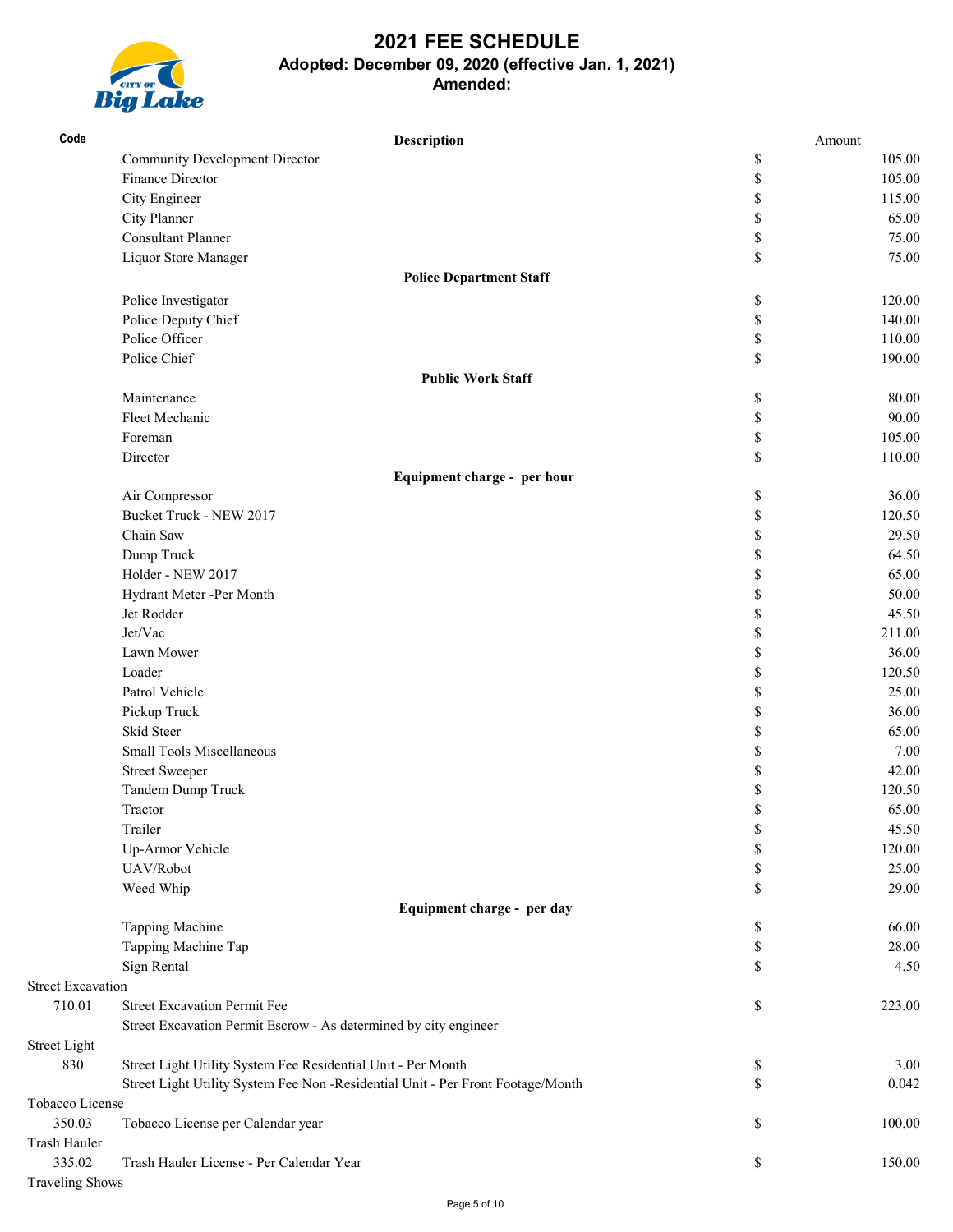

| Code                        | Description                                                                                                 |          | Amount                                                           |
|-----------------------------|-------------------------------------------------------------------------------------------------------------|----------|------------------------------------------------------------------|
| 310.01                      | Traveling Shows permit                                                                                      | $\$$     | 25.00                                                            |
| Temporary Structure         |                                                                                                             |          |                                                                  |
|                             | Temporary Structure (Tent) Permit - approved by Fire Department - (could be multi tents)each permit         | \$       | 25.00                                                            |
| Water Tower Lease Fee       |                                                                                                             |          |                                                                  |
|                             | Water Tower lease fee                                                                                       |          | Per Individual Contract                                          |
| Weed/Grass Violation<br>510 | Weed/Grass Violation plus contractor invoice and sales tax- Per Property -                                  | \$       | 196.00                                                           |
|                             | <b>BUILDING DEPARTMENT FEES</b>                                                                             |          |                                                                  |
| 900.03                      | <b>Building Permit Fee Schedule - based on valuation</b>                                                    |          | See schedule below                                               |
|                             | <b>Total Valuation</b>                                                                                      |          | Fee                                                              |
|                             | \$1.00 TO \$1,100                                                                                           | \$       | 50.00                                                            |
|                             | \$1,101 to \$2,000                                                                                          |          | \$28 for 1ST 500, plus \$3.70<br>for each addtl 100, or fraction |
|                             |                                                                                                             |          | thereof, to and including 2000.                                  |
|                             | \$2,001 to \$25,000                                                                                         |          | \$83.50 for 1ST 2,000, plus<br>\$16.55 for each addtl 1,000, or  |
|                             |                                                                                                             |          | fraction thereof, to and<br>including 50,000.                    |
|                             | \$25,001 to \$50,000                                                                                        |          | \$464.15 for 1ST 25,000, plus<br>\$12 for each addtl 1,000. or   |
|                             |                                                                                                             |          | fraction thereof, to and<br>including 100,000.                   |
|                             | \$50,001 to \$100,000                                                                                       |          | \$764.15 for 1ST 50,000, plus<br>\$8.45 for each addtl 1,000, or |
|                             |                                                                                                             |          | fraction thereof, to and<br>including 100,000.                   |
|                             | \$100,001 to \$500,000                                                                                      |          | \$1,186.65 for 1ST 100,000,<br>plus \$6.75 for each addtl        |
|                             |                                                                                                             |          | 1,000, or fraction thereof, to<br>and including 500,000.         |
|                             | \$500,001 to \$1,000,000                                                                                    |          | \$3,886.65 for 1ST 500,000,<br>plus \$5.50 for each addtl        |
|                             |                                                                                                             |          | 1,000, or fraction thereof, to<br>and including 1,000,000.       |
|                             | \$1,000,000 and up                                                                                          |          | \$6.636.65 for 1ST 1,000,000,                                    |
|                             |                                                                                                             |          | plus \$4.50 for each addtl<br>1,000, or fraction thereof.        |
|                             | Administrative Fee - Permit Refund                                                                          | \$       | 25.00                                                            |
|                             | <b>Basement Refinish</b>                                                                                    | $\$$     | 150.00                                                           |
|                             | Plan Review                                                                                                 |          | 65% of Permit Fee                                                |
|                             | Plan Review - Duplicate Plan -UPON REVIEW                                                                   |          | 25% of Permit Fee                                                |
|                             | Plan Review - Accessory Structure<br>Plan Review Revisions - Per Hour                                       |          | 65% of Permit Fee                                                |
|                             |                                                                                                             | \$       | 50.00                                                            |
|                             | Air Conditioner<br>Deck Permit - Residential                                                                | \$<br>\$ | 50.00<br>150.00                                                  |
|                             | Demo                                                                                                        | \$       | 100.00                                                           |
|                             | MN Bldg Code Expired Permit -Continue Work & Inspections of Project - investigation fee of original project | S        | 75.00                                                            |
|                             | 1300.0120.Subp 1 Expired Permit -Continue Work & Inspections of Project - New Permit for original project   |          | 50% of original permit fee                                       |
|                             | Fence Permit < 7' (Zoning)                                                                                  | \$       | 55.00                                                            |
|                             | Fence Permit >7' - see Valuation Table listed above with Building Permit Fees                               |          | See 900.03 building fees                                         |
|                             | Fireplace                                                                                                   | S        | 100.00                                                           |
|                             | Fire Suppression                                                                                            |          | 2% of Job Value                                                  |
|                             | Fire Suppression Plan Review                                                                                |          | 65% of Permit Fee                                                |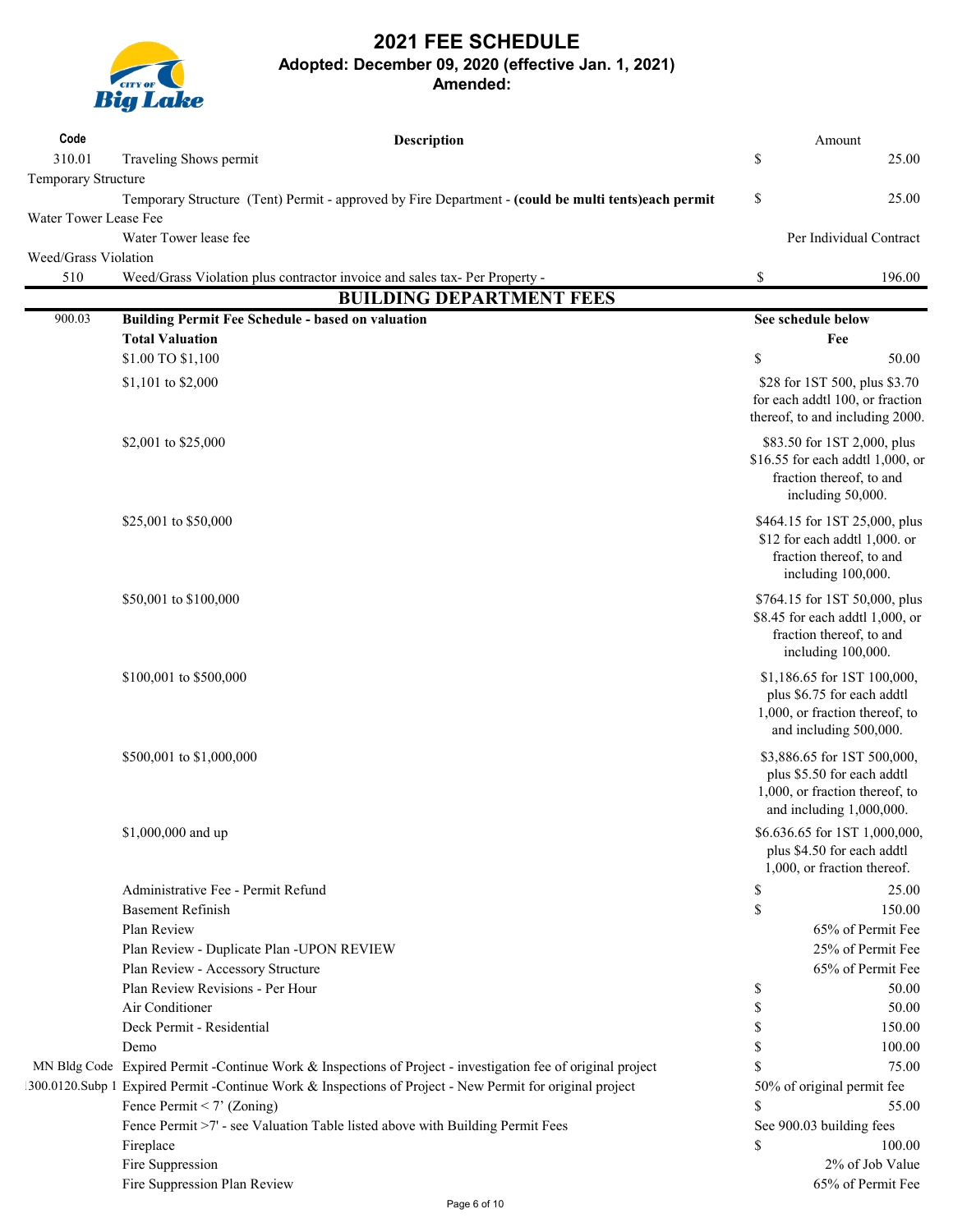# **Big Lake**

| Code                   | <b>Description</b>                                                                                                                                                                                             |      | Amount                   |
|------------------------|----------------------------------------------------------------------------------------------------------------------------------------------------------------------------------------------------------------|------|--------------------------|
|                        | Furnace Replacement                                                                                                                                                                                            | \$   | 50.00                    |
|                        | After Hours / Weekend Inspection Minimum 2 hours - Per Hour                                                                                                                                                    | \$   | 63.25                    |
|                        | Investigation Fee                                                                                                                                                                                              |      | Up to 100% of Permit Fee |
|                        | Land Alteration Permit (i.e. landscape, grading) not charged for plan review                                                                                                                                   |      | See 900.03 building fees |
|                        | Lawn Irrigation - Residential Permit                                                                                                                                                                           | \$   | 50.00                    |
|                        | Lawn Irrigation - Comm Permit                                                                                                                                                                                  | \$   | 100.00                   |
|                        | Mechanical (New Residential)                                                                                                                                                                                   | \$   | 150.00                   |
|                        | Mechanical (Remodel, Addition)                                                                                                                                                                                 | \$   | 100.00                   |
|                        | Mechanical (New Commercial) - Minimum \$200                                                                                                                                                                    |      | 2% of Job Value          |
|                        | Mechanical (Remodel, Addition - Comm) - Minimum \$100                                                                                                                                                          |      | 2% of Job Value          |
|                        | Mechanical Plan Review Fee                                                                                                                                                                                     |      | 50% of Permit Fee        |
|                        | Moving Structure                                                                                                                                                                                               | \$   | 100.00                   |
|                        | Moving Structure - Site Inspection                                                                                                                                                                             | \$   | 50.00                    |
| At the Building        | Partial Certificate of Occupancy (PCO) Commercial Escrow (refunded if completed by 30 days)                                                                                                                    | \$   | 1,500.00                 |
| Official<br>Discretion | Partial Certificate of Occupancy (PCO) Residential Escrow (refunded if completed by 30 days)                                                                                                                   | \$   | 1,500.00                 |
|                        | Permit Card - Copy Replacement                                                                                                                                                                                 | \$   | 5.00                     |
|                        | Plumbing Residential (New Homes)                                                                                                                                                                               | \$   | 200.00                   |
|                        | Plumbing Residential (Remodel, Addition)                                                                                                                                                                       | \$   | 100.00                   |
|                        | Plumbing Commercial (New) - Minimum \$300                                                                                                                                                                      |      | 2% of Job Value          |
|                        | Plumbing Commercial (Remodel, Addition) - Minimum \$150                                                                                                                                                        |      | 2% of Job Value          |
|                        | Re-Inspection Fee                                                                                                                                                                                              | \$   | 75.00                    |
|                        | Roofing (Residential)                                                                                                                                                                                          | \$   | 100.00                   |
|                        | Roofing (Commercial) - See Valuation Table listed above with Building Permit Fees                                                                                                                              |      | See 900.03 building fees |
|                        | Seed/Sod Fee - (plus escrow listed below)                                                                                                                                                                      | \$   | 140.00                   |
|                        | Seed/Sod Fee - Escrow                                                                                                                                                                                          | \$   | 1,860.00                 |
|                        | Siding - Residential                                                                                                                                                                                           | \$   | 100.00                   |
|                        | Swimming Pools - In ground                                                                                                                                                                                     | \$   | 150.00                   |
|                        | Swimming Pools / Hot tubs                                                                                                                                                                                      | \$   | 55.00                    |
|                        | Water Softer                                                                                                                                                                                                   | \$   | 50.00                    |
|                        | Water heater Replacement                                                                                                                                                                                       | \$   | 50.00                    |
|                        | Window Replacement - Residential                                                                                                                                                                               | \$   | 100.00                   |
|                        | <b>ECONOMIC DEVELOPMENT FEES</b>                                                                                                                                                                               |      |                          |
|                        | Tax Abatement Districts - (plus escrow listed below)                                                                                                                                                           | $\$$ | 500.00                   |
|                        | Tax Abatement Districts Escrow -                                                                                                                                                                               | \$   | 10,000.00                |
|                        | Tax Increment Financing (TIF) Districts - (plus escrow listed below)                                                                                                                                           | S    | 500.00                   |
|                        | Tax Increment Financing (TIF) Districts Escrow                                                                                                                                                                 | S    | 10,000.00                |
|                        | Water Access Charge (WAC) & Sewer Access Charge (SAC) -429 Assessment Agreement                                                                                                                                | \$   | 500.00                   |
|                        | <b>PLANNING/ZONING FEES</b>                                                                                                                                                                                    |      |                          |
|                        | In addition to the fees listed, City Engineer, City Attorney, Planning Consultant, or other consultant<br>fees will be charged on an actual cost basis and will be pass through to developer's escrow account. |      |                          |
|                        | Amendments - Ordinance or Comprehensive Plan - (plus escrow listed below)                                                                                                                                      | \$   | 325.00                   |
|                        | Amendments - Ordinance or Comprehensive Plan - Escrow                                                                                                                                                          | \$   | 1,000.00                 |
|                        | Administrative Fee - Permit Refund                                                                                                                                                                             | \$   | 25.00                    |
|                        | Appeals                                                                                                                                                                                                        | \$   | 600.00                   |
|                        | Annexations - Residential                                                                                                                                                                                      | \$   | 1,000.00                 |
|                        | Annexations - Commercial/Industrial                                                                                                                                                                            |      | waived                   |
|                        | Concept Plan - (plus escrow listed below)                                                                                                                                                                      | S    | 100.00                   |
|                        | Concept Plan Escrow                                                                                                                                                                                            | S    | 1,000.00                 |
|                        | Conditional Use Permit (CUP) Resident/Commercial/Industrial/Signs - (plus escrow listed below)                                                                                                                 | S    | 400.00                   |
|                        | Conditional Use Permit Resident/Commercial/Industrial/Signs - Escrow                                                                                                                                           | \$   | 1,000.00                 |
|                        | Conditional Use Extension Fee - first time for an additional year                                                                                                                                              | \$   | 100.00                   |
|                        | Conditional Use Extension Fee - second renewal approved by council                                                                                                                                             | \$   | 400.00                   |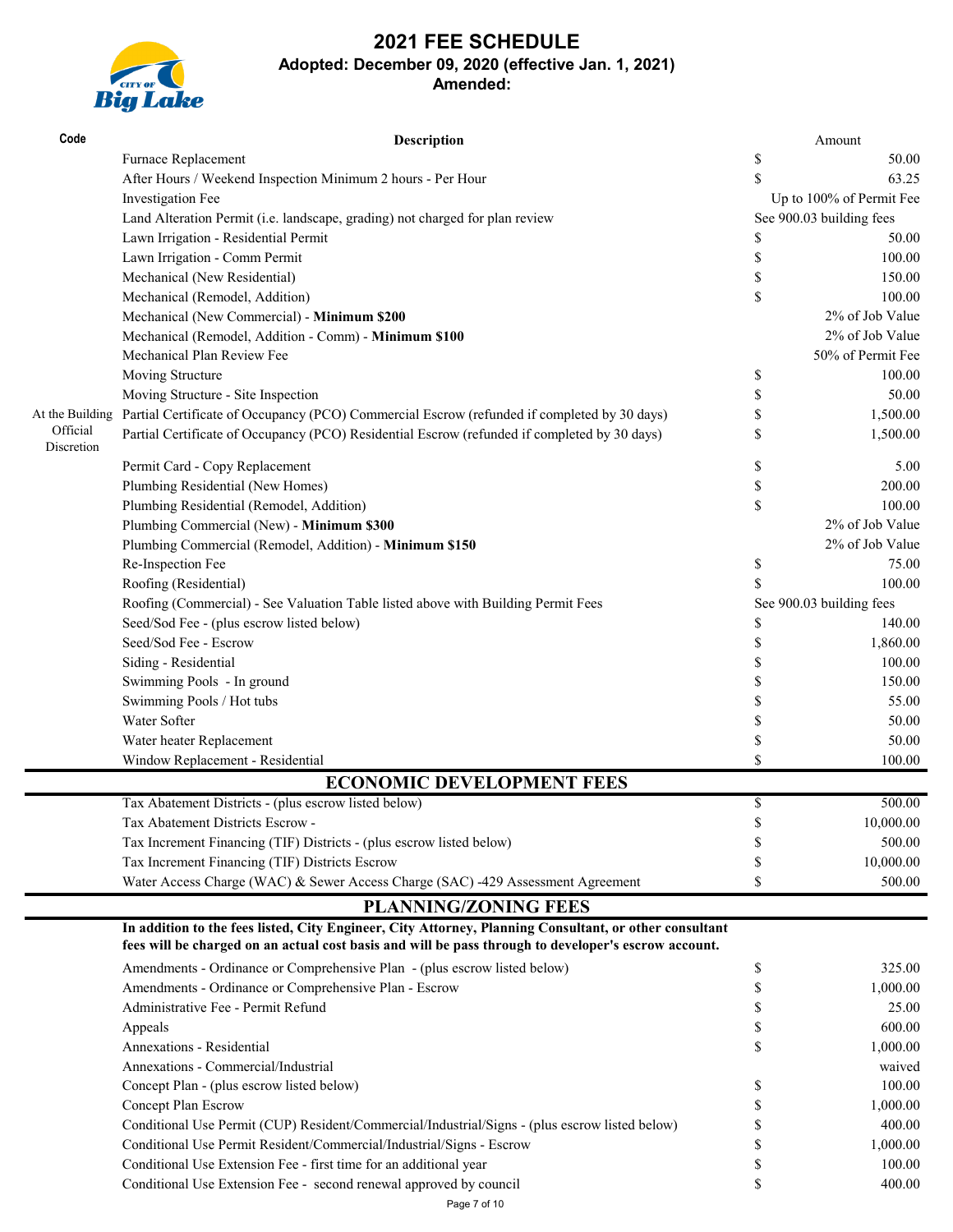

| Code   | Description                                                                                                                                      | Amount                    |
|--------|--------------------------------------------------------------------------------------------------------------------------------------------------|---------------------------|
|        | Environmental Review (EAW/AUAR) - (plus escrow listed below)                                                                                     | \$<br>500.00              |
|        | Environmental Review (EAW/AUAR) Escrow                                                                                                           | \$<br>1,000.00            |
|        | Home Occupation Permit                                                                                                                           | \$<br>150.00              |
|        | Interim Use Permit - (plus escrow listed below)                                                                                                  | \$<br>500.00              |
|        | Interim Use Permit Escrow                                                                                                                        | \$<br>1,000.00            |
|        | Investigation Fee                                                                                                                                | \$<br>55.00               |
|        | Park & Trail Dedication Residential- must be paid at time of application and before issuance of building<br>permit - Minimum \$2500/unit         | 10% of Land Value or land |
|        | Park & Trail Dedication Commercial or Industrial- must be paid at time of application and before issuance<br>of building permit - Minimum \$2500 | 4% of Land Value or land  |
|        | *All new subdivisions must satisfy park dedication requirements (land and/or cash) as determined by the City Council                             |                           |
|        | Parking Pad Administrative Permit                                                                                                                | \$<br>55.00               |
|        | Planned Unit Development (PUD) - (plus escrow listed below)                                                                                      | \$<br>750.00              |
|        | Planned Unit Development (PUD) Escrow                                                                                                            | \$<br>3,000.00            |
|        | Plat - Final - (plus escrow listed below)                                                                                                        | \$<br>300.00              |
|        | Plat - Final Escrow                                                                                                                              | \$<br>3,000.00            |
|        | Plat - Preliminary - (plus escrow listed below)                                                                                                  | \$<br>300.00              |
|        | Plat - Preliminary Escrow                                                                                                                        | \$<br>5,000.00            |
|        | Recording Fee - Includes Administration cost                                                                                                     | \$<br>66.00               |
|        | Rezoning                                                                                                                                         | \$<br>500.00              |
|        | Site Plan Review - Administrative (no escrow needed)                                                                                             | \$<br>300.00              |
|        | Site Plan Reviews - (plus escrow listed below)                                                                                                   | \$<br>300.00              |
|        | Site Plan Reviews Escrow                                                                                                                         | \$<br>1,000.00            |
|        | Subdivisions Administrative                                                                                                                      | \$<br>300.00              |
|        | Subdivisions Administrative - Escrow                                                                                                             | \$<br>1,000.00            |
|        | Subdivisions Simple - (plus escrow listed below)                                                                                                 | \$<br>500.00              |
|        | Subdivisions Simple Escrow                                                                                                                       | \$<br>3,000.00            |
|        | Temporary Use/Event Permits (non-profit or community events - within City Limits - waived)                                                       | \$<br>25.00               |
|        | Temporary Structure (Tent) Permit - approved by Fire Department - (could be multi tents)each permit                                              | \$<br>25.00               |
|        | Vacations - (plus escrow listed below)                                                                                                           | \$<br>500.00              |
|        | Vacations Escrow                                                                                                                                 | \$<br>1,000.00            |
|        | Variances - Residential/Commercial/Industrial - (plus escrow listed below)                                                                       | \$<br>350.00              |
|        | Variances - Residential - Escrow                                                                                                                 | \$<br>1,000.00            |
|        | Variances - Commercial/Industrial - Escrow                                                                                                       | \$<br>1,000.00            |
|        | Wetland Application - (plus escrow listed below) plus actual cost                                                                                | \$<br>500.00              |
|        | Wetland Escrow -                                                                                                                                 | \$<br>350.00              |
|        | Zoning letter - formal letter attesting to the land use regulations for a specific site                                                          | \$<br>55.00               |
|        | <b>WATER/SEWER/STORM SEWER FEES:</b>                                                                                                             |                           |
|        | <b>Water Rates - Residential</b>                                                                                                                 |                           |
| 800.21 | 0 - 6,500 gallons monthly usage - Per 1,000 gallons                                                                                              | \$<br>4.30                |
|        | over 6,500 gallons monthly usage - Per 1,000 gallons                                                                                             | \$<br>5.36                |
|        | Monthly Fixed Fee                                                                                                                                | \$<br>6.81                |
|        | <b>Water Rates - Multi-Family</b>                                                                                                                |                           |
|        | 0 - 88,600 gallons monthly usage - Per 1,000 gallons                                                                                             | \$<br>4.30                |
|        | over 88,600 gallons monthly usage - Per 1,000 gallons                                                                                            | \$<br>5.36                |
|        | Monthly Fixed Fee                                                                                                                                | \$<br>15.63               |
|        | <b>Water Rates - Municipal</b>                                                                                                                   |                           |
|        | All gallons monthly usage - Per 1,000 gallons                                                                                                    | \$<br>9.40                |
|        | Monthly Fixed Fee                                                                                                                                | \$<br>16.20               |
|        | <b>Water Rates - Irrigation</b>                                                                                                                  |                           |
|        | 0 - 88,600 gallons monthly usage - Per 1,000 gallons                                                                                             | \$<br>4.30                |
|        | over 88,600 gallons monthly usage - Per 1,000 gallons                                                                                            | \$<br>5.36                |
|        | Monthly Fixed Fee                                                                                                                                | \$<br>15.63               |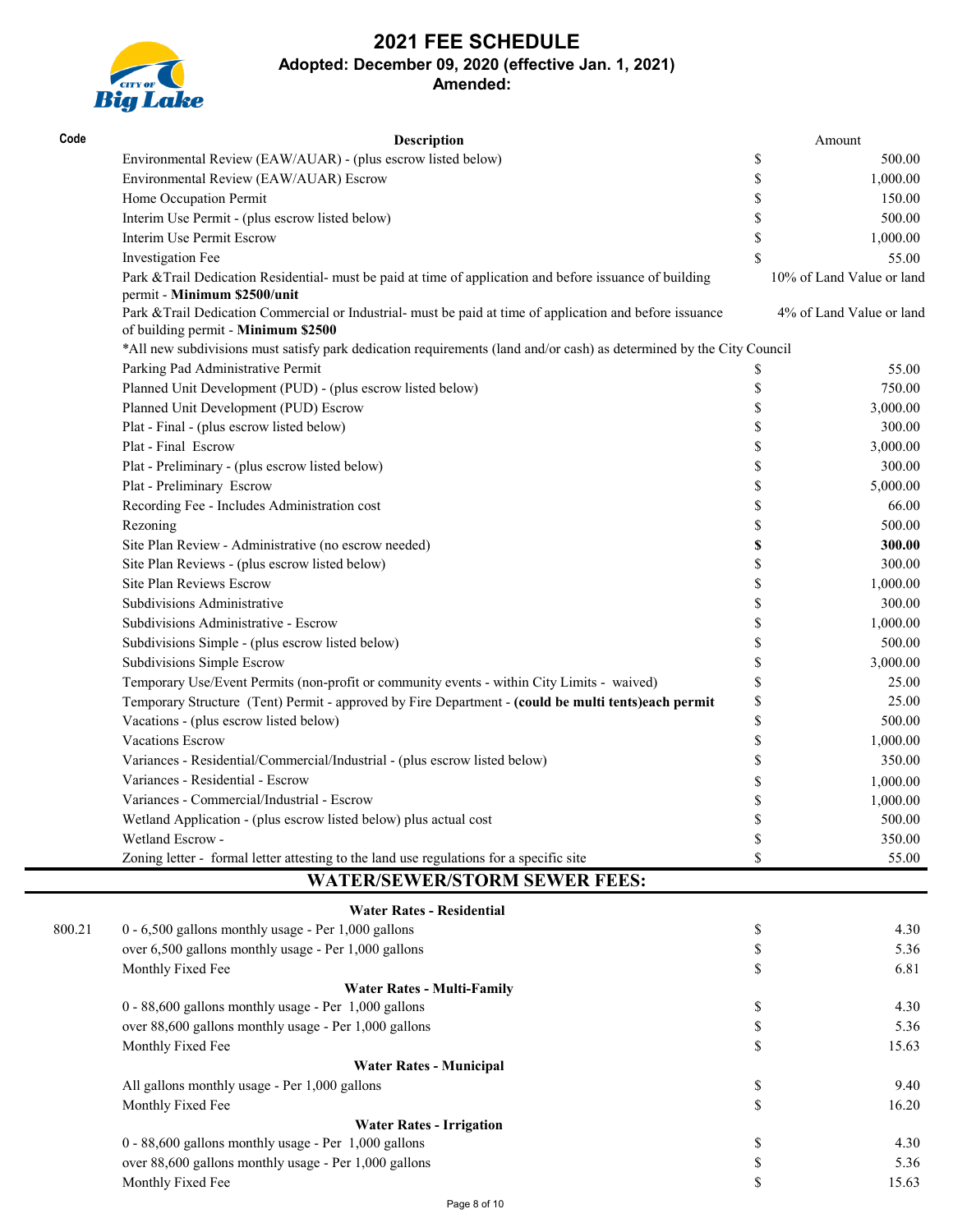

| Code   | Description                                                                                            |                                                                       | Amount                           |
|--------|--------------------------------------------------------------------------------------------------------|-----------------------------------------------------------------------|----------------------------------|
| 800.21 | <b>Water Rates - Commercial</b>                                                                        |                                                                       |                                  |
|        | 0 - 51,000 gallons monthly usage - Per 1,000 gallons - plus sales tax                                  | \$                                                                    | 2.65                             |
|        | over 51,000 gallons monthly usage - Per 1,000 gallons - plus sales tax                                 | \$                                                                    | 2.91                             |
|        | Monthly Fixed Fee - based on meter size - see chart below all rates per month fee:                     |                                                                       |                                  |
|        | $5/8" - 1"$                                                                                            | \$                                                                    | 6.81                             |
|        | $11/2$ "                                                                                               | \$                                                                    | 9.72                             |
|        | 2"                                                                                                     | \$                                                                    | 15.63                            |
|        | 3"                                                                                                     | \$                                                                    | 59.32                            |
|        | 4"                                                                                                     | \$                                                                    | 75.50                            |
|        | 6"                                                                                                     | $\mathbb{S}% _{t}\left( t\right) \equiv\mathbb{S}_{t}\left( t\right)$ | 113.24                           |
|        | 8"                                                                                                     | \$                                                                    | 156.38                           |
|        | <b>Water Rates - Industrial (per Contract)</b>                                                         |                                                                       |                                  |
| 800.21 | 0 - 51,000 gallons monthly usage - Per 1,000 gallons - plus sales tax                                  | \$                                                                    | 3.26                             |
|        | over 51,000 gallons monthly usage - Per 1,000 gallons - plus sales tax                                 | \$                                                                    | 3.62                             |
|        | Monthly Fixed Fee -                                                                                    | \$                                                                    | 330.67                           |
|        | <b>Water Service Fees</b>                                                                              |                                                                       |                                  |
|        | Water Access Charges (WAC)- anticipated daily use of water less than 25,000 gallons - Per Unit         | \$                                                                    | 3,585.00                         |
|        | Water Access Charges (WAC)- for multi-tenant buildings greater than 4 units - Per Unit                 | \$                                                                    | 2,200.00                         |
|        | Water Access Charges (WAC) - anticipated daily use of water greater than 25,000 gallons - Per Unit     |                                                                       | Determined by City Engineer      |
|        | Water Availability Charge -parcels that have city water available but are not connected - Fee Per Year | \$                                                                    | 75.00                            |
| 800.07 | Water Inspections - New Hook-up                                                                        | \$                                                                    | 75.00                            |
| 800.07 | Water Inspections - Repair                                                                             | <sup>\$</sup>                                                         | 35.00                            |
| 800.18 | Water Late Charges - Per Monthly billing                                                               |                                                                       | 10% or \$5, whichever is greater |
|        | Water Meters - Residential                                                                             | \$                                                                    | 469.00                           |
|        | Water Meters - Commercial -can fluctuate depending on model and brand -based on size                   |                                                                       |                                  |
|        | 1" meter                                                                                               |                                                                       | \$350 to \$400                   |
|        | $11/2"$ meter                                                                                          | \$                                                                    | 1,000.00                         |
|        | 2" meter                                                                                               | \$                                                                    | 1,500.00                         |
|        | 3" meter                                                                                               |                                                                       | \$2000 to \$3000                 |
|        | 4" meter                                                                                               |                                                                       | \$3000 to \$9000                 |
|        | Water Meter Certificate of Occupancy Inspection                                                        | \$                                                                    | 40.00                            |
|        | Water Meter Siding Inspection                                                                          | \$                                                                    | 40.00                            |
|        | Water Meter Rental - each time (hydrant out by construction site)                                      | \$                                                                    | 50.00                            |
|        | Water Meter Rental - at Public Works Facility - first time                                             | \$                                                                    | 50.00                            |
|        | Water Meter Rental - at Public Works Facility additional time                                          | \$                                                                    | 25.00                            |
|        | Water Meter Rental Billing - yearly                                                                    | \$                                                                    | 40.00                            |
|        | Water Meter Rental -water consumption use - billed at current commercial rate per 1,000 gallons        | \$                                                                    | 2.65                             |
| 800.2  | Water Shut Off Charge - at owners request                                                              | \$                                                                    | 30.00                            |
| 800.2  | Water Turn On Charge - at owners request                                                               | \$                                                                    | 30.00                            |
| 800.2  | Water Shut Off Charge - delinquency - 2 employees always sent for safety reasons                       | \$                                                                    | 60.00                            |
| 800.2  | Water Turn On Charge - delinquency - 2 employees always sent for safety reasons                        | \$                                                                    | 60.00                            |
|        | Water Test Fee - State of MN - Per Month - new amount per state                                        | \$                                                                    | 0.81                             |
|        | Water Trunk Area Fee - Per Acre                                                                        | \$                                                                    | 1,650.00                         |
| 800.27 | Water Use Restrictions - 1st violation within calendar year                                            |                                                                       | waived                           |
|        | Water Use Restrictions - 2nd violation within calendar year                                            | \$                                                                    | 25.00                            |
|        | Water Use Restrictions - 3rd violation within calendar year                                            | \$                                                                    | 50.00                            |
|        | Water Use Restrictions - 4th violation within calendar year                                            | \$                                                                    | 100.00                           |
|        | Water Use Restrictions - 5th violation within calendar year                                            | \$                                                                    | 250.00                           |
|        | Utility - Change of Ownership/Service Processing                                                       | \$                                                                    | 30.00                            |
|        | Utility - Meter Reading (owner requested)                                                              | \$                                                                    | 30.00                            |
|        | Utility - New Account                                                                                  | \$                                                                    | 5.00                             |
|        | Utility Credit for opting out of paper bills - per month                                               | \$                                                                    | (0.50)                           |
|        | <b>Sewer Rates - Residential</b>                                                                       |                                                                       |                                  |